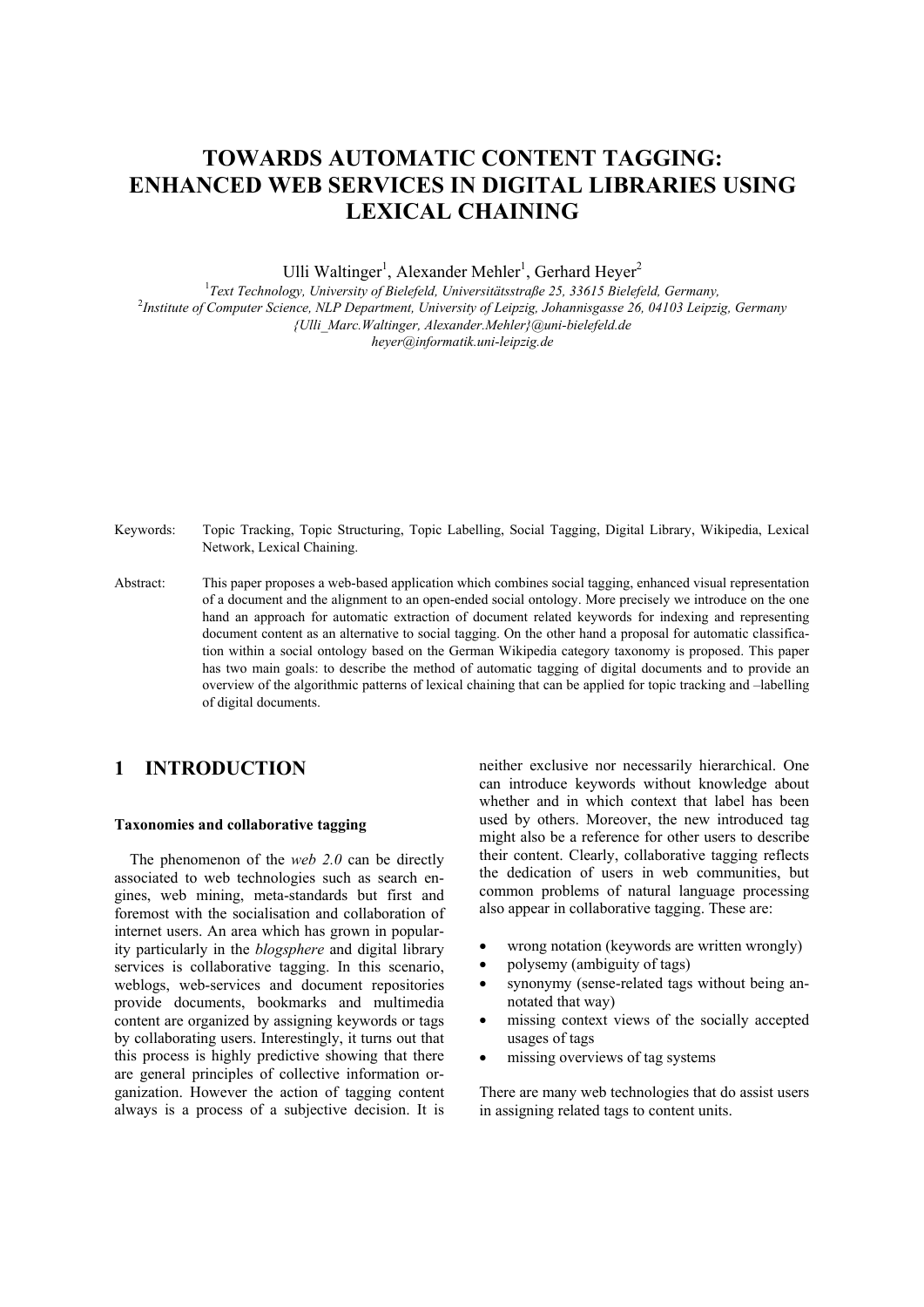Most commonly the representation of tag clouds, i.e., a weighted list of user generated content-tags, which indicate the most frequently, used classifiers. By means of such clouds, user's are not only inspired but also swayed to use already assigned terms. Moreover, several web services implement tag-recommendation systems which indicate previously assigned or shared tags by the user in sequence patterns during the action of tagging. On the other side, (Golder et al., 2006) have shown that the distribution of tags stabilises on base of a common denominator, that is, a shared vocabulary. Therefore, some users apply a wide range of different tags to their content, some introduce only a few, but it can be observed a stable pattern in tag proportions without global control.

Social tagging produces some sort of a tagtaxonomy. In contrast to existing ontologies, e.g., the tree-like Dewey decimal classification, social tagging induces *graphs* which are constantly changing. Furthermore, folksonomies do not force unambiguous categorizations, but realize multi-label classifications. A prototypical example is the category system of the *Wikipedia* (Voss, 2006) which is an open-ended social ontology enhanced by a community not only by publishing and interlinking of article, but also by enabling user to categorize documents (Gleim, Mehler, 2006).

This paper proposes a web-based application which combines social tagging, enhanced visual representation of a document and the alignment to an openended social ontology. More precisely we introduce an approach for automatic extraction of topic labels for indexing and content representation as an add-on to social ontologies. That is, we perform automatic document classification in the framework of a social ontology based on the Wikipedia category taxonomy. This paper has two main goals: to describe the method of automatic tagging of digital documents and to provide an overview of the algorithmic patterns of lexical chaining that can be applied for topic tracking and -labelling of digital documents. Thereby, we first explain the general architecture of the system in Section 2. Then we present a formal model of the used lexical chaining algorithm in Section 3. In Section 4, we outline the alignment with the Wikipedia category system. Finally, we give a conclusion and prospect future work.

### **2 RELATED WORK**

The method proposed in this paper belongs to the domain of content classification in special the tagging of content though meta-information and the alignment of documents on a social ontology. (Braun et al., 2007) presented an application (*SOBOLEO*) on alignment of collaborative tagging to a light-weighted ontology. This approach enables users to add hyperlinks to an online-repository  $-$  so called 'social bookmarks' – by assigning tags to hyperlinks. Furthermore, each bookmark can be categorized by referring to a terminological ontology. The employed ontology can be specialised by assigning new concepts. In this case both, tagging and categorization of content has to be done manually. Contrary, our focus is set to an automatic – none manually - approach of tagging and categorization.

(Mika, 2005) presented an application for the extraction of community-base light-weighted ontologies from web-pages. In special creating actor-concept ontology by generating associations between an actor (e.g. person) and a concept (e.g. label). This is done by submitting a search query, combining the two terms, and measuring the resultant page count. This approach tends to be similar to the classical lexical chaining approach, using a lexical network (in this case a search engine) as a resource for generating associations between two terms. However an integrated structure and content-based text model is left out by using only already assigned tags from content.

## **3 ARCHITECTURE MODEL**

The main concept towards automatic content tagging and topic tracking is an integrated structure and content-based text model approach. This means in first place the task of tracking semantically related tokens based on a lexical reference system is combined with a detailed structure analysis of text. The idea behind this is that each content element of a text (content and structure) is always semantically related to another segment in the same text. Therefore we can span associations between tokens, sentences, paragraphs and divisions based on their semantic relatedness. This is done by introducing a *Generic Lexical Network Model* exemplified by using a snapshot of the German Wikipedia-Project.

In addition an alignment to an existing ontology is computed by normalizing, labelling and categorizing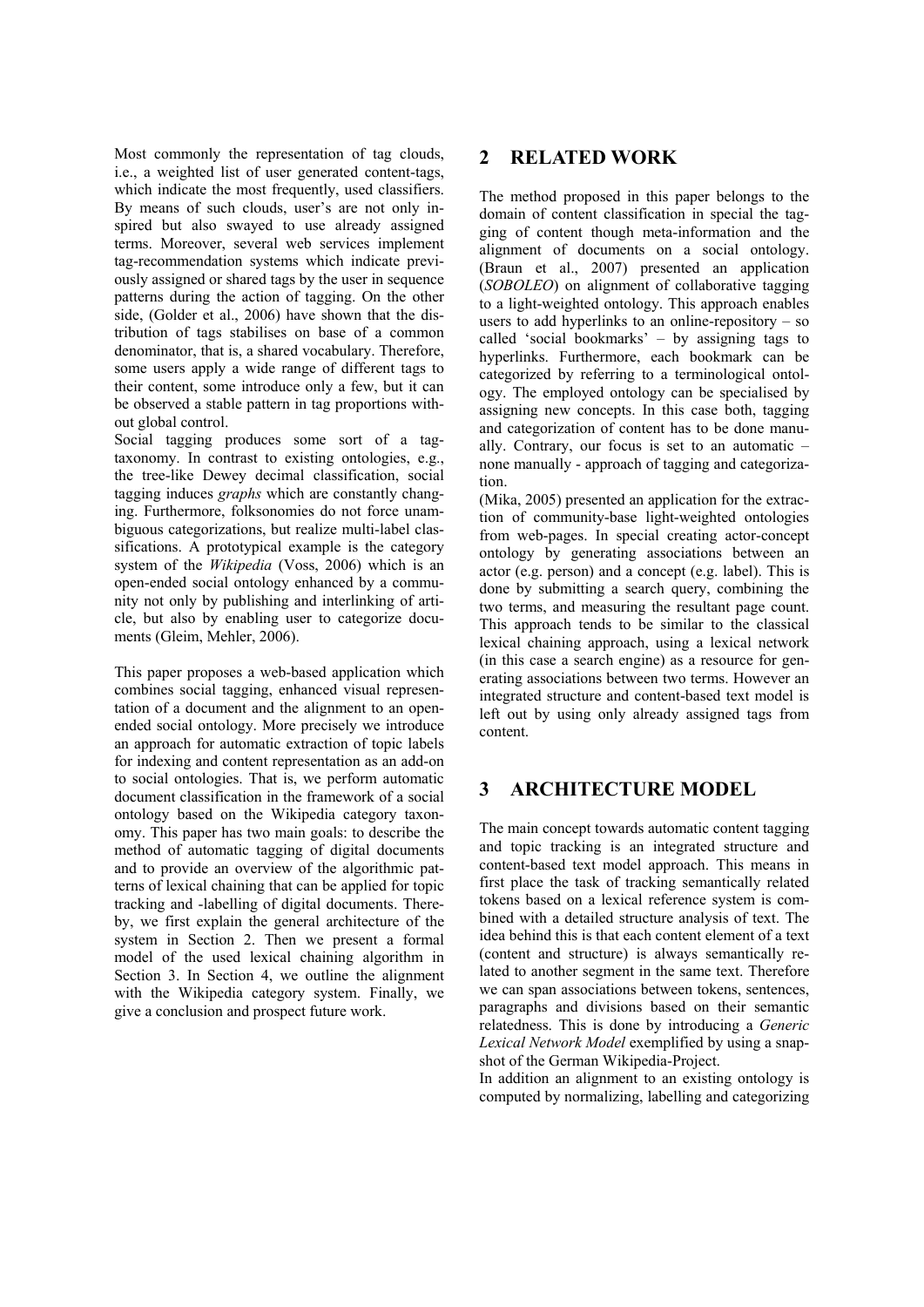topic chains. Generally speaking, the application procedure can be subdivided into three coordinated main modules (see Figure 1) which provide an integrated structure- and content-based text model for topic tracking and automatic content tagging:

- 1. analysis of logical document structure
- 2. lexical content analysis and term extraction
- 3. ontology alignment and topic labelling



Figure 1: System Architecture.

#### **3.1 Analysis of Logical Document Structure**

A fundamental requirement of this module is to process a wide range of different input documents. Therefore *Plaintext*, *PDF*-, *Open Office*-, *Word*- and (*X) HTML* documents must be automatically analyzable. The possibility to process documents of a wide range of formats is indispensable from the point of view of digital libraries. We meet this demand by having integrated mapping routines for all these formats. Once having extracted the content of an input document a transformation to a XML-Format is deployed. All content is converted into the *Corpus Encoding Standard* (Ide et al., 1998) which has been designed for mapping *Logical Document Structures* (Power et al., 2003) of large corpora in language engineering. We provide this by extracting section (title, sub-title, header, body…), paragraph and sentence structures as well as images. As a result, each input document is mapped onto a tree-like representation which can be accessed for structure-oriented retrieval. Once the logical document structure has

been extracted, lemmatization of lexical content is deployed. The process of determining the lemma information for an extracted token is needed in order to retrieve information out of a lexical type network. Therefore, we developed an interoperable lemmatizer. It is based on the *Morphy* system (Lezius, 2000) which integrates a morphological analysis with part-of-speech tagging in a single package. We used a German edition of the *Wikipedia* as well as a ten years release of the German newspaper '*Süddeutsche Zeitung*' to extract the morphological information of *Morphy*. As a result, we generated a lexicon of more than 3.7 million word forms which are currently the basement of our taggingapplication. The lemmatizer is used to annotate lexical information within input documents in the CESDOC-format. In addition token positions within sentences and paragraphs are annotated (see Figure 2). These so called corresponding '*c*' attributes mark the position of the element in the XML DOM tree. As a result a hierarchical CESDOC-XML-Document is generated including logical document structure and lexical information.

```
<CESDOC> 
<TEXT id='TEXT1'>
<BODY><H5> 
(T \cap C = 1') <O>Datum</O> 
        <L p='NN'>Datum</L> 
</T>
<\mathbb{T} c=121<0>:</0>
        <L p='SZ'>:</L> 
\langle/T>
```
Figure 2: A Snapshot of a CESDOC-XML document.

#### **3.2 Lexical Content Analysis**

The second module (see Figure 1) of our application is concerned with lexical content analysis. The idea behind our lexical chain is the assumption that semantically related tokens of a document do occur within a restricted area of text segments (Halliday, Hassan, 1976). Following this idea, a token at position one in paragraph one tends to have a higher probability in being semantically related to a token in the same paragraph than with a token of the last paragraph of that document. Since we have a model of an ordered hierarchy of content objects, we are able to link any pair of tokens within instances of certain constituent types of the logical document structure. Thus, we can implement logical distances not only in terms of the numbers of tokens inbetween, but also in terms of, e.g., intermediary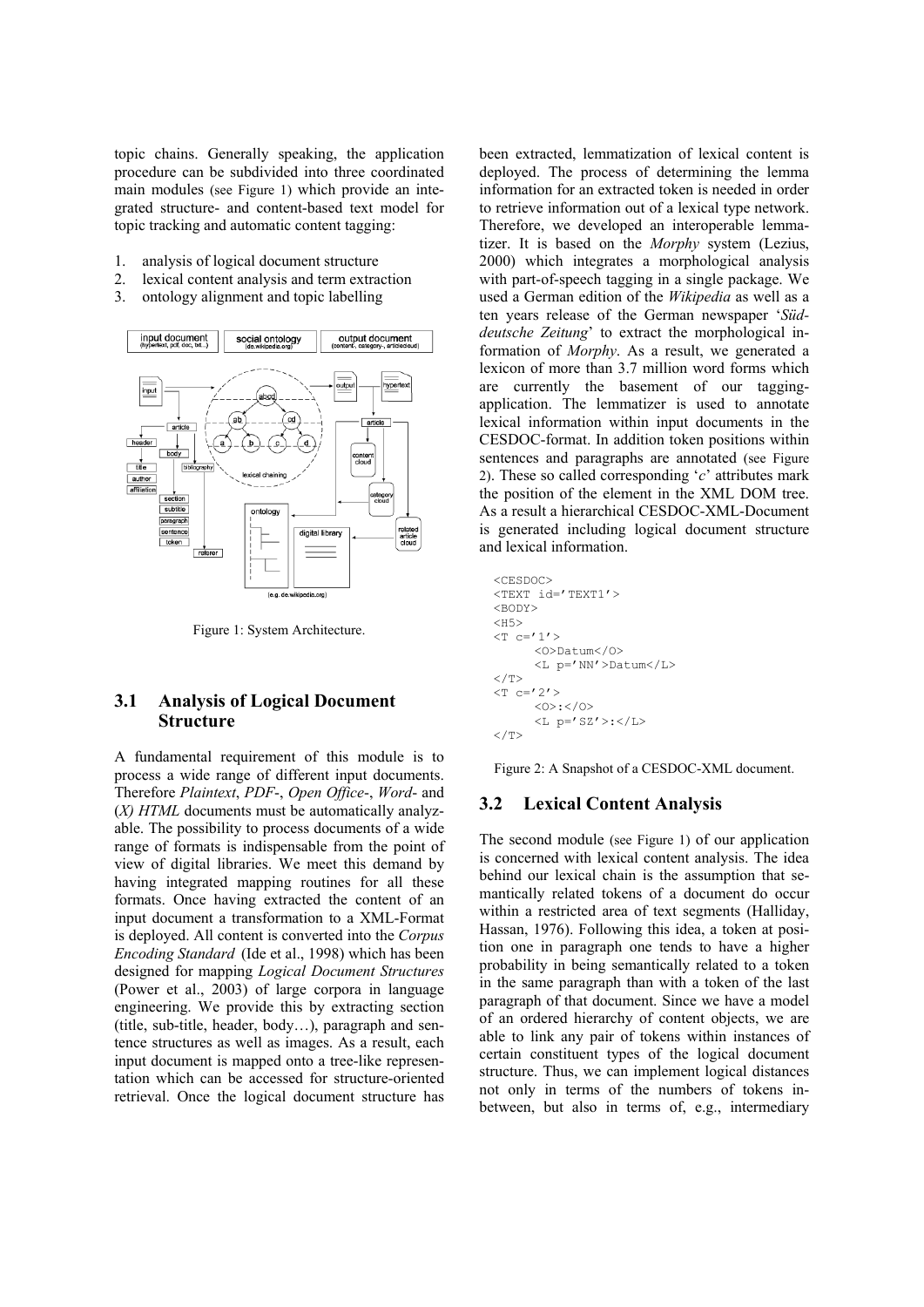paragraphs, sentences etc. In order to classify a connection between a pair of token as a lexical edge, an external resource for lexical chaining is needed. This is provided by the usage of a type network as a model of a terminological ontology. Semantic taxonomies such as *WordNet* (Fellbaum, 1998) provide a rich source of lexical knowledge for text and web mining, but are limited in the sense that they do not cover special vocabularies as they are typical for scientific texts to be managed by digital libraries. Thus, we decided to use an open-ended social ontology as a resource for lexical chaining. In this case, the German release of Wikipedia.

More specifically, Wikipedia article, categories and portal documents have been used to induce vertices, whereas hyperlinks induce edges. In special, vertices are typed as articles, portals or categories and edges are labelled as, e.g., hyperonym of (in the case of a link from a superordinate to a subordinate category), article of (in the case of a link from an article to a portal) or as an association (in the case of a link between two articles). As a result we get a lexical network which spans the reference plane of lexical edges as the resource for computing lexical chains.

More specifically, rating pairs of tokens on basis of their semantic relation equals to their minimal distance in the referred terminological ontology (Morris, Hirst, 1991). By that, lexical chains can be defined as graphs spreading over an inclusion hierarchy of text. Though lexical chains can be computed by the following algorithm:

```
foreach token T of paragraph P 
{ 
      foreach token T´ of paragraph P +/- 
      paragraph distance parameter X 
      { 
        compute shortes-path as graph-
        distance D(T, T`) within lexical 
       network N; 
      } 
} 
if ( pair D(T,T`) < network distance Y ) 
{ 
       build lexical chain L; 
}
```
In general, the time complexity of chaining algorithms is high as they rely on computing shortest paths which is of order  $O(|V| |E| + |V|^2 log |V|)$  (as, e.g., the Johnson all pairs shortest path algorithm (Johnson, 1977). There also exist proposals for a chaining algorithm in linear time (Silber, McCoy, 2002). However, this approach cannot be applied to the Wikipedia as it misses the rich type system of

*WordNet* utilized by Silber & McCoy. Thus, we alternatively explored the small world nature of the wiki graph (Zlatic et al., 2006; Mehler, 2006) and constrain the maximally allowed path length to a value < 3 where a distance of three links corresponds to the average geodesic distance in wiki graphs.

As a consequence, shortest paths are efficiently computed as they are reduced to a simple look-up mechanism. More specifically, we reduce time complexity to an order of  $O(|V||E|)$  supposed that the maximally allowed path distance in the terminological ontology is one. The reason is that in the worst case we have to consider all pairs (v,w) of lemma  $(|V|^2)$  where for each vertex v we have to examine on average |E|/|V| edges. Next, all lexical chained pairs of tokens are clustered in order to get so called meta-chains describing the content of the input document. Depending on the used lexical-distance parameter, e.g. P, we get a snapshot of the content of the input document as in Figure 3.

So far, we have explored document structure, lemmatized all lexical content and have put all lexical items which are semantically related in terms of Wikipedia into the same lexical chain. As an output we get a set of such chains where the largest thereof represents the main document content. It can be accessed to further process the input document and to perform a semantic search, that is, a search by means of the most prominent lexical items of the main chain of the input document. This is described subsequently.



Figure 3: Lexical meta-chains of an input document (translated from German).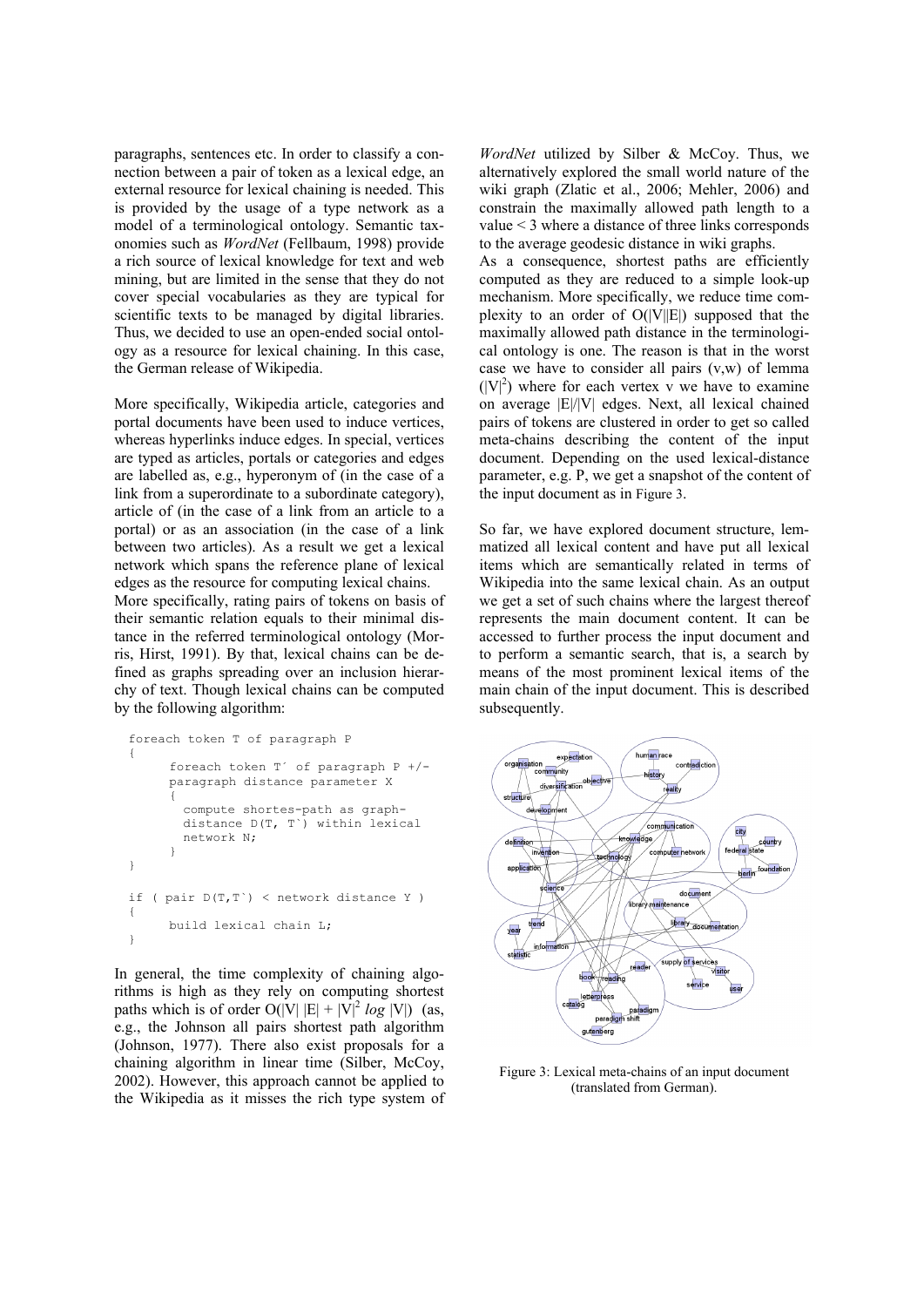### **3.2 Ontology alignment / Topic Labelling**

The third module of our applications is concerned with topic labelling and the categorization of a document. On base of the resultant meta-chains, representing the main document content, we are able to compute a topic label for each section of the input document. The first step in doing this is to determine the distribution of tags by employing again a lexical chaining limited to the entries of the meta-chain and ranking afterwards each returned keyword to its IDF/RIDF value in conjunction with the entropy of word frequencies<sup>3</sup>. As a result we gain a weighted list of tags out of which the topmost ranked units are selected. In order to classify and label a meta-chain we are going to align this information to the input taxonomy. In this case we are using again the social ontology of the Wikipedia Category System as a resource (See Gleim, Mehler, 2006). Therefore we explore the most probable categories and articles of the Wikipedia categorizing and relating to the input document. This is done by 'firing' search queries on the calculated index of the article-section of Wikipedia using the weighted tag list. The retrieved article weight is computed by frequency of tag occurrence within an article. This can be computed by the following algorithm:

```
nwt: number of weighted tags 
 rd: retrieved article 
 rdw: retrieved article weight 
  ua: used article 
  uc: used category 
 while (rdw < 80%) 
 { 
       submit search query with nwt (tags);
       nwt--; 
   } 
       add rd to ua 
  foreach(item of ua) 
   { 
        parse article-site; 
       .<br>retrieve category in site;
        add category to uc 
 } 
   foreach (item of uc) 
   { 
       retrieve hypernym-category in cate-
       gory-graph; 
       add new category to uc;
 }
```
<sup>3</sup> The IDF/RIDF-Index was computed on the basement of the German Wikipedia Project.

l

The explored categories are then used as topiclabels. As an outcome, three different weighted lists of tags are generated. Firstly, a content-list comprising the 'classical' content tags labelled with the category concepts. Secondly, a category-list as a subset of Wikipedia categories, tagging the input document. Thirdly, a hyperlink-list indicating the most likely connected Wikipedia articles

As a visual depiction all three weighted list are displayed as tag-clouds (Figure 4).



Figure 4: Tag Cloud-Representation

## **4 CONCLUSIONS**

In summary, our system of topic labelling comprises classical text mining technologies which already have shown to produce reliable mining results with rising Web 2.0 technologies. Thus, a central outcome of the paper is to show a way to integrate text & web mining with social tagging systems that altogether provide semantic search as a future service of digital libraries. This paper presented the architecture of such integration. The evaluation of the usefulness of its ingredients has already been provided in the related literature. What remains to be done is a profound user study which shows the usefulness of our system from the point of user communities of digital libraries. Future work will focus on systematically evaluating this application, by using a handcrafted tagged and categorized corpus of the German newspaper *Die Zeit*. The web-application is online accessible at:

*http:/www.scientific-workplace.org/tagging/*